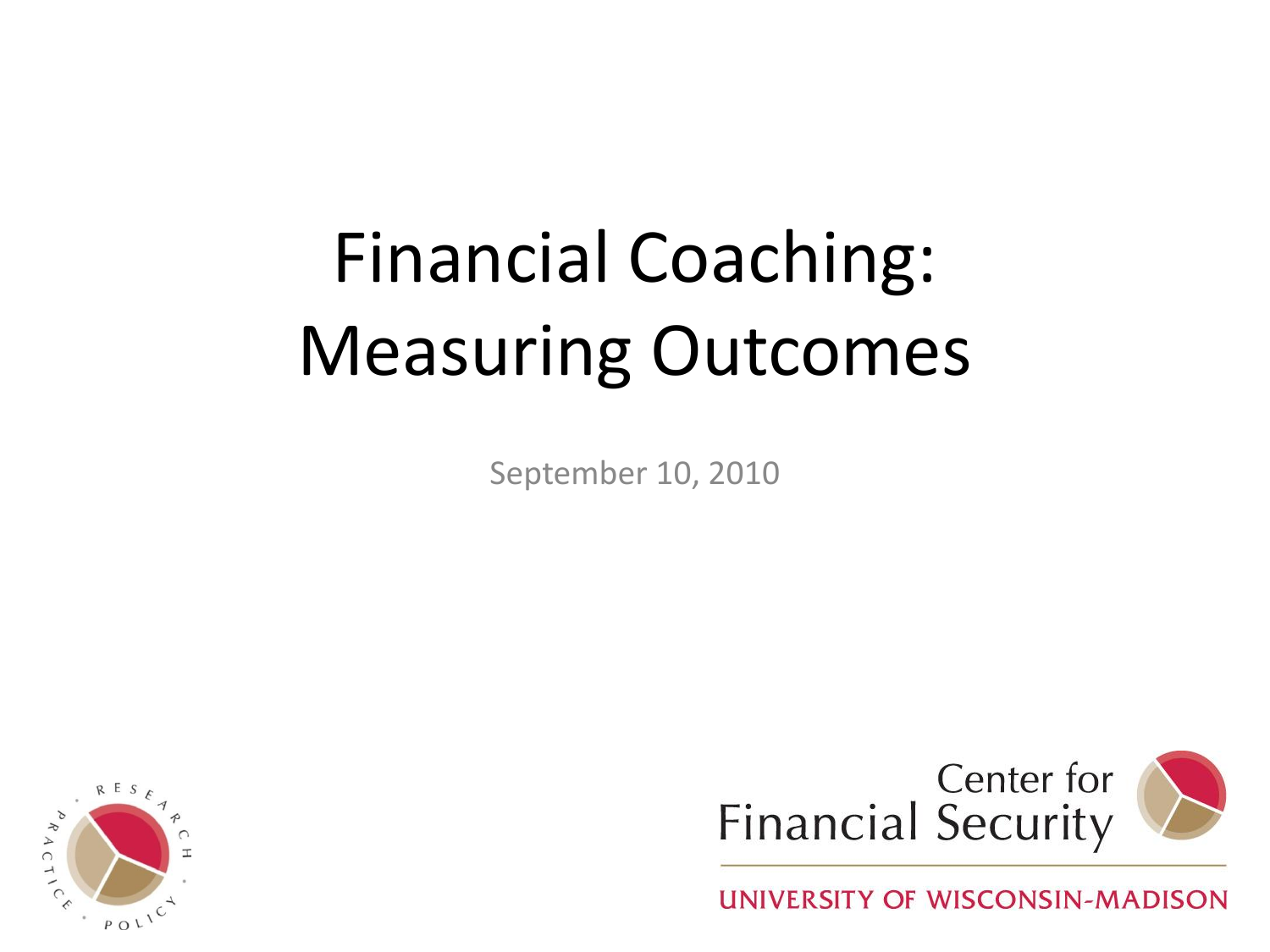# Measuring Outcomes

- Pre Survey
- Post Survey
- Goal Attainment
- Financial Behavior / Attitudes

Who selects to work with a coach?

- People who are motivated
- Likely to be doing better regardless
- Comparison group hard to find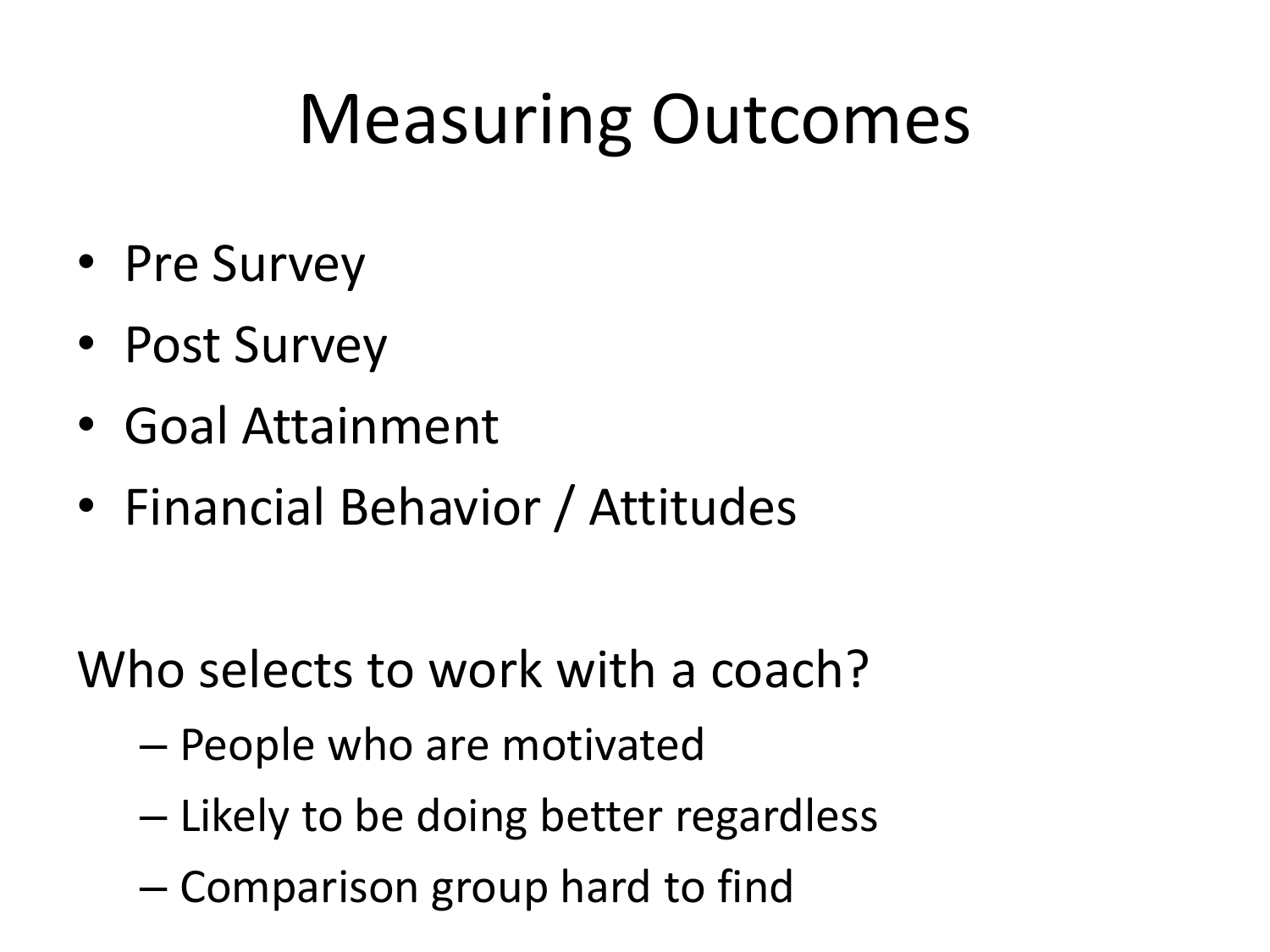## Central New Mexico Community College Student Survey

### April 2010

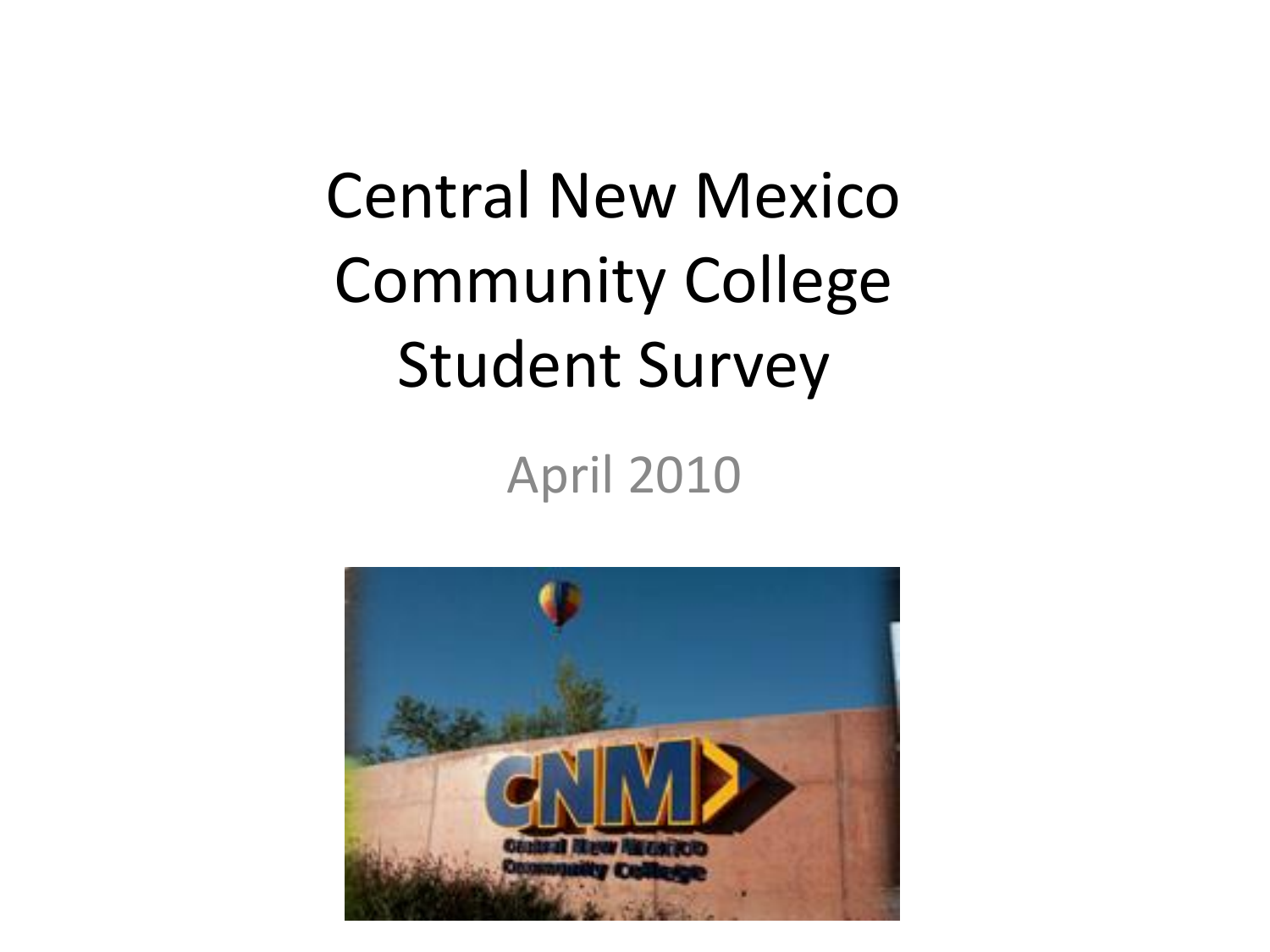# Survey

- Sent to two groups of CNM Students
	- Offered Achievement Coaching (n=81)

– "CLIENTS"

– Other CNM students not explicitly offered Coaching as a comparison group (n=97)

– "COMPARISON"

- Note:
	- all are CNM Students
	- Coaching not just \$\$ matters

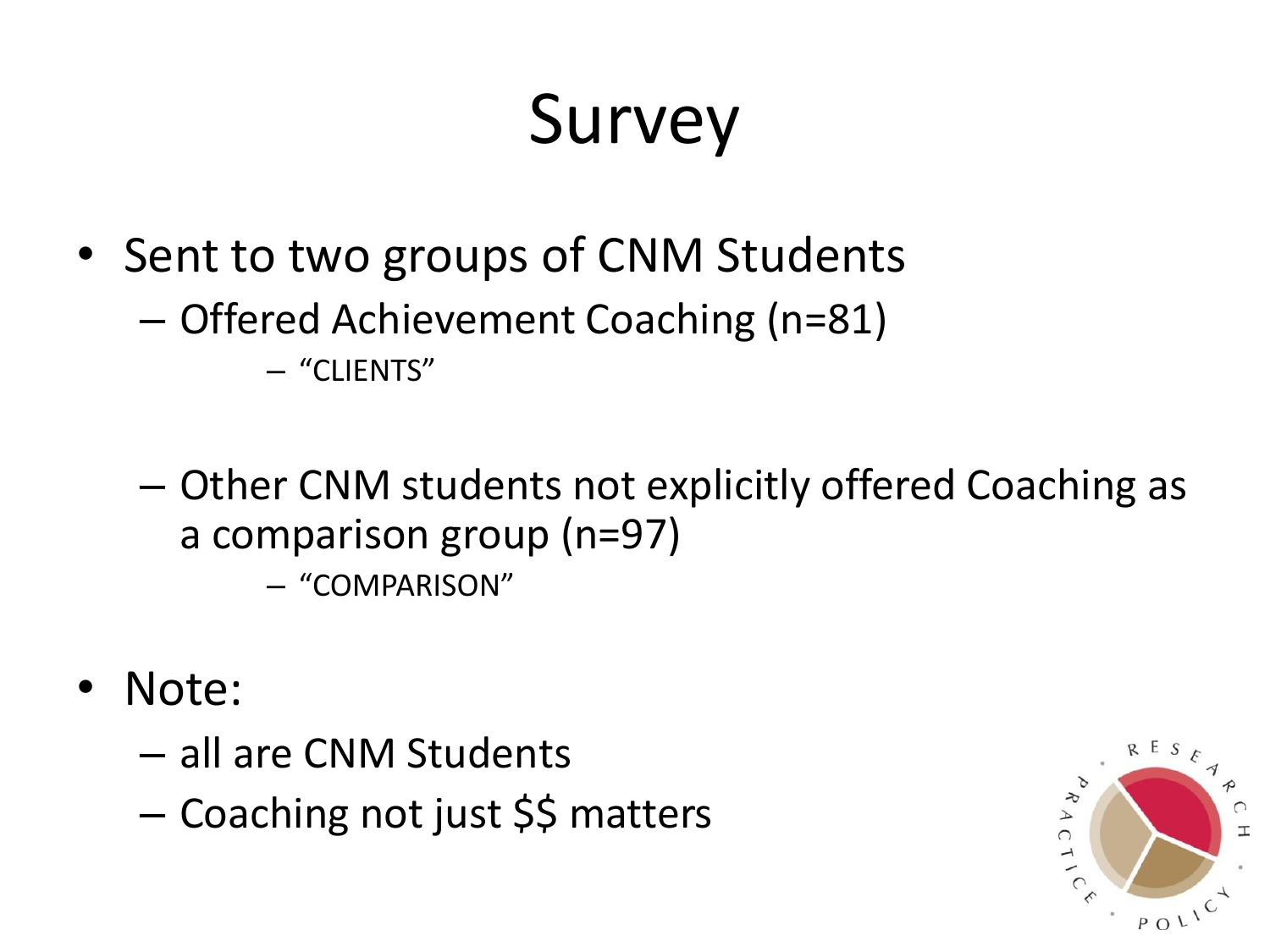### **Satisfaction:**

### **Most Coached Clients Are Happy with Services**

#### How satisfied are you with how well you and your coach work together to solve your problems?

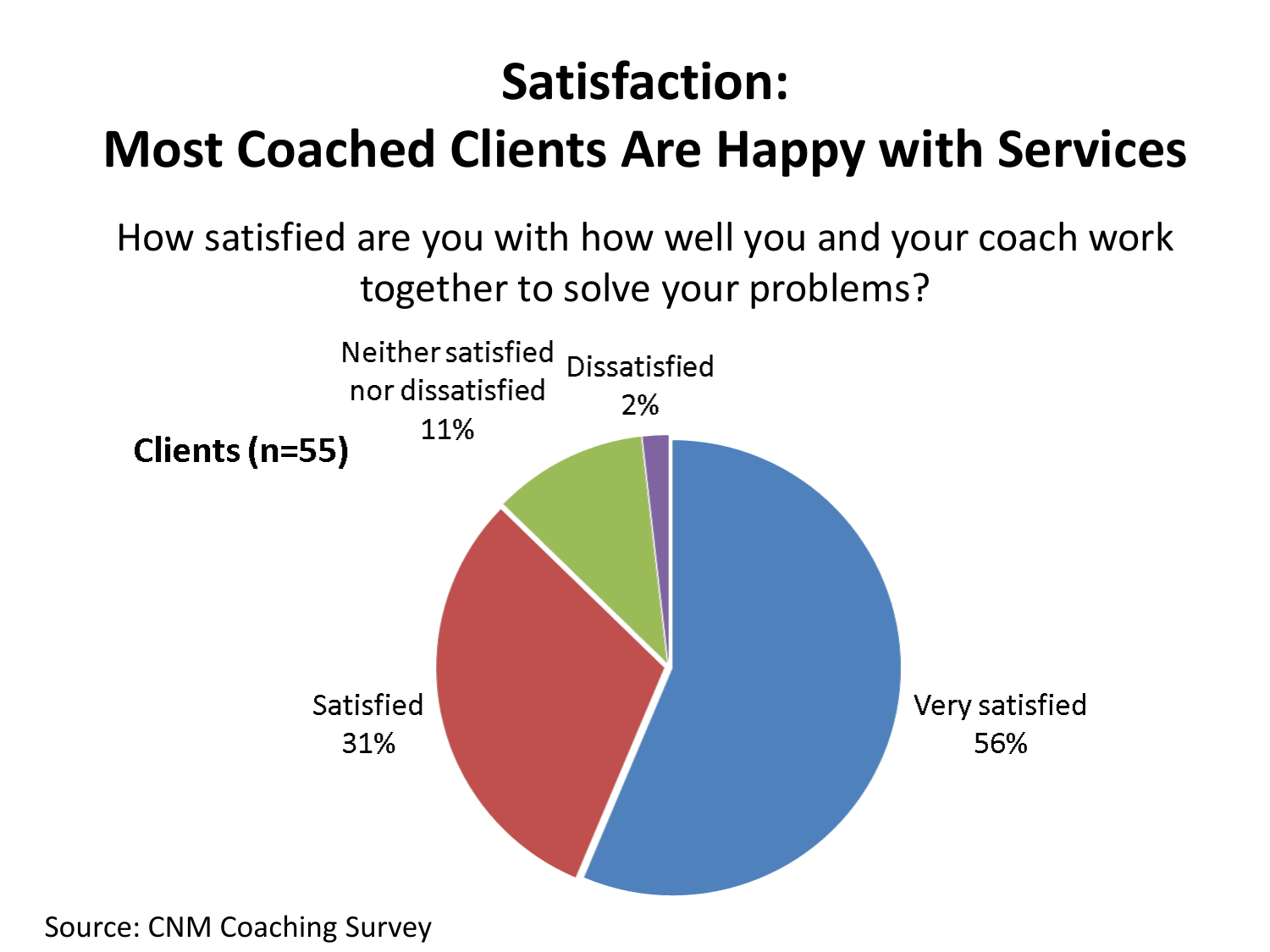### **Negative Financial Management Events Common**

In the past 6 months have you…

 $\blacksquare$  Clients ■ Comparison



Paid a late fee Received a Taken out a Bounced a Been evicted on a bill phone call cash advance, check or had a from a lender title, or mortgage foreclosed or creditor payday loan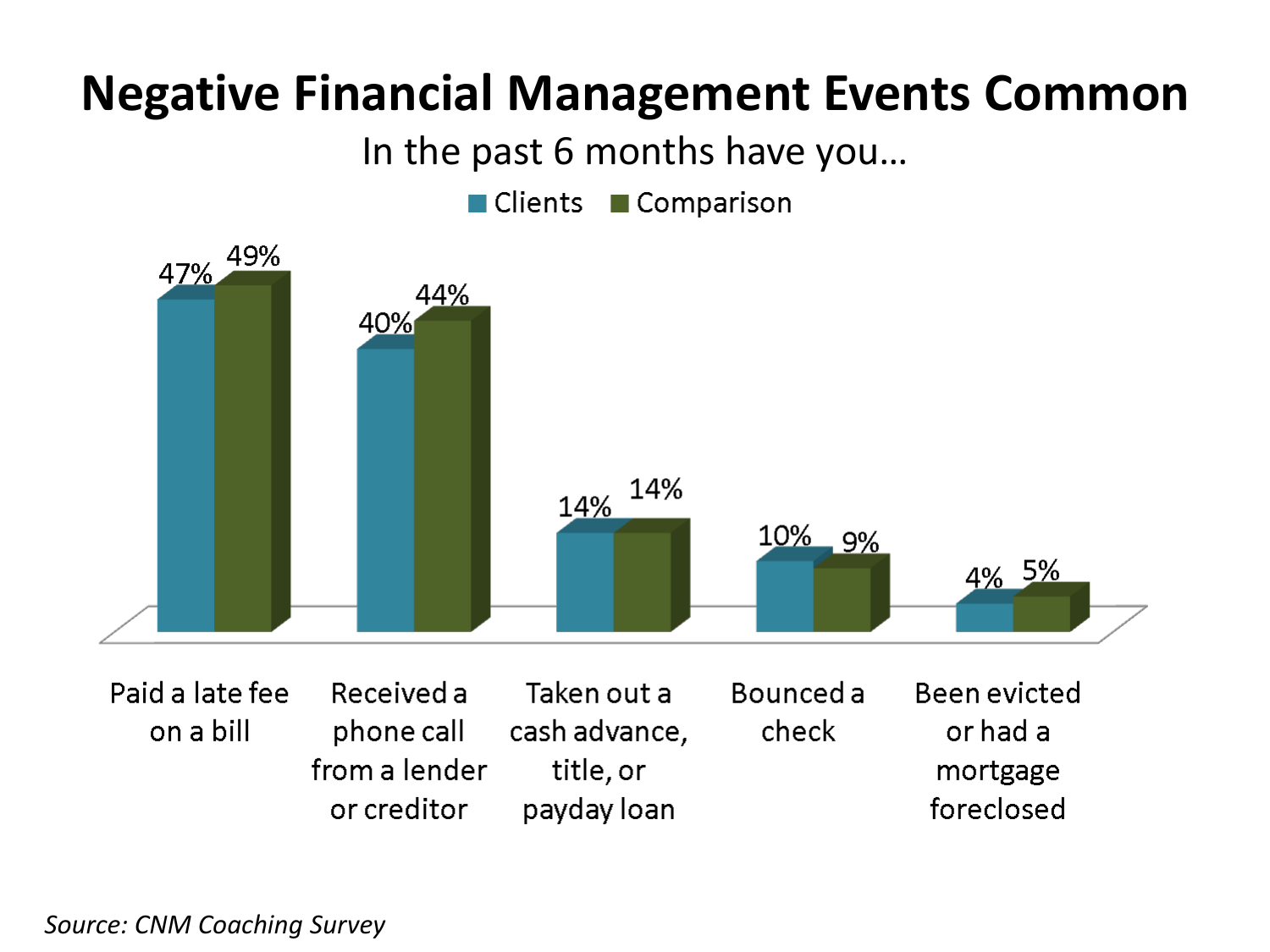#### **Focus on Credit**

Have you checked your credit report in the past year?



% who checked their credit score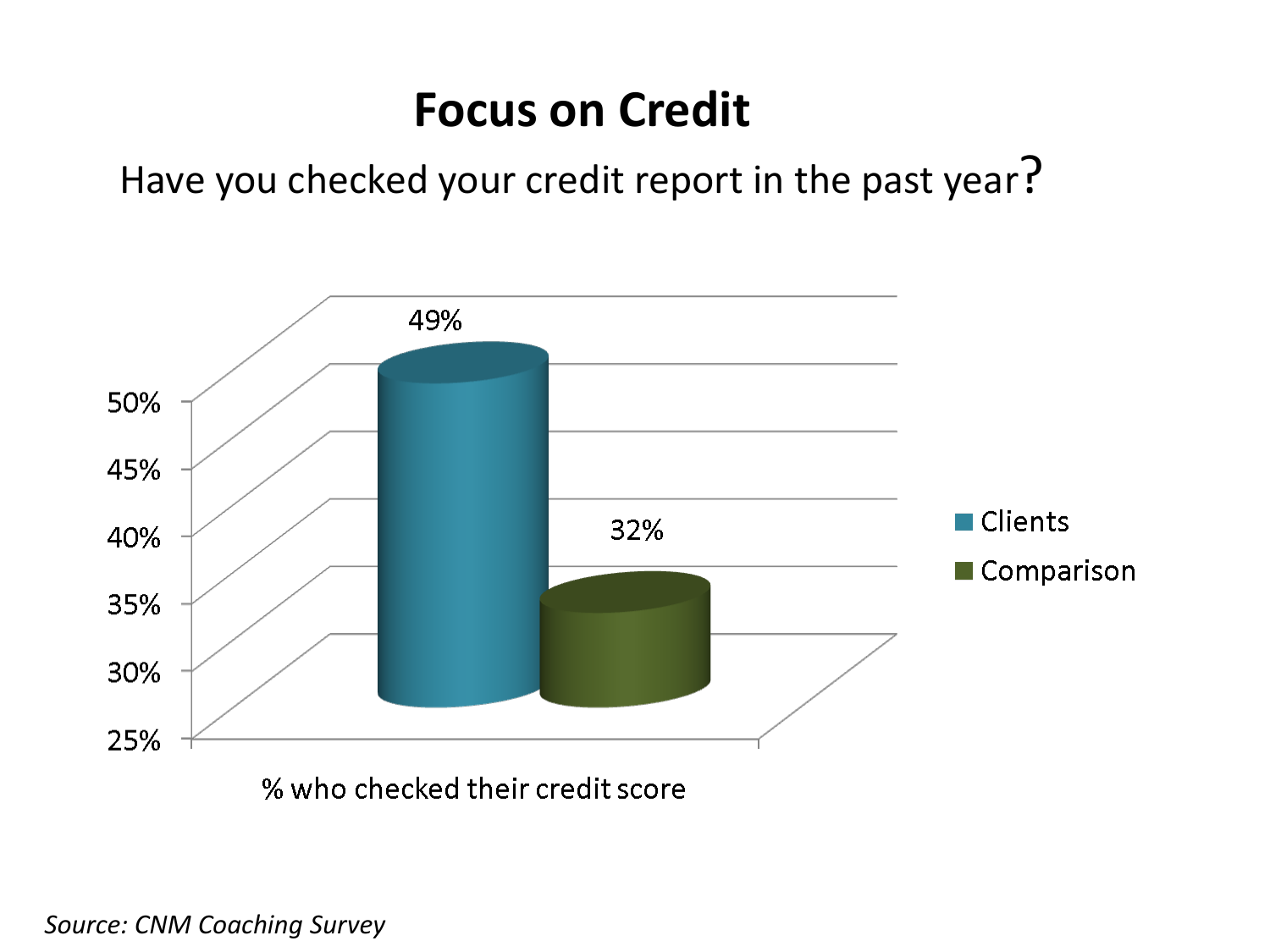What is the level of your financial stress today? (1=no stress, 10=overwhelming stress)



If you had a question about a financial problem how confident are you that you could identify a solution? (1=not at all confident, 10=very confident)



If you had a financial problem how confident are you that you could find someone who you trust to help you? (1=not at all confident, 10=very confident)

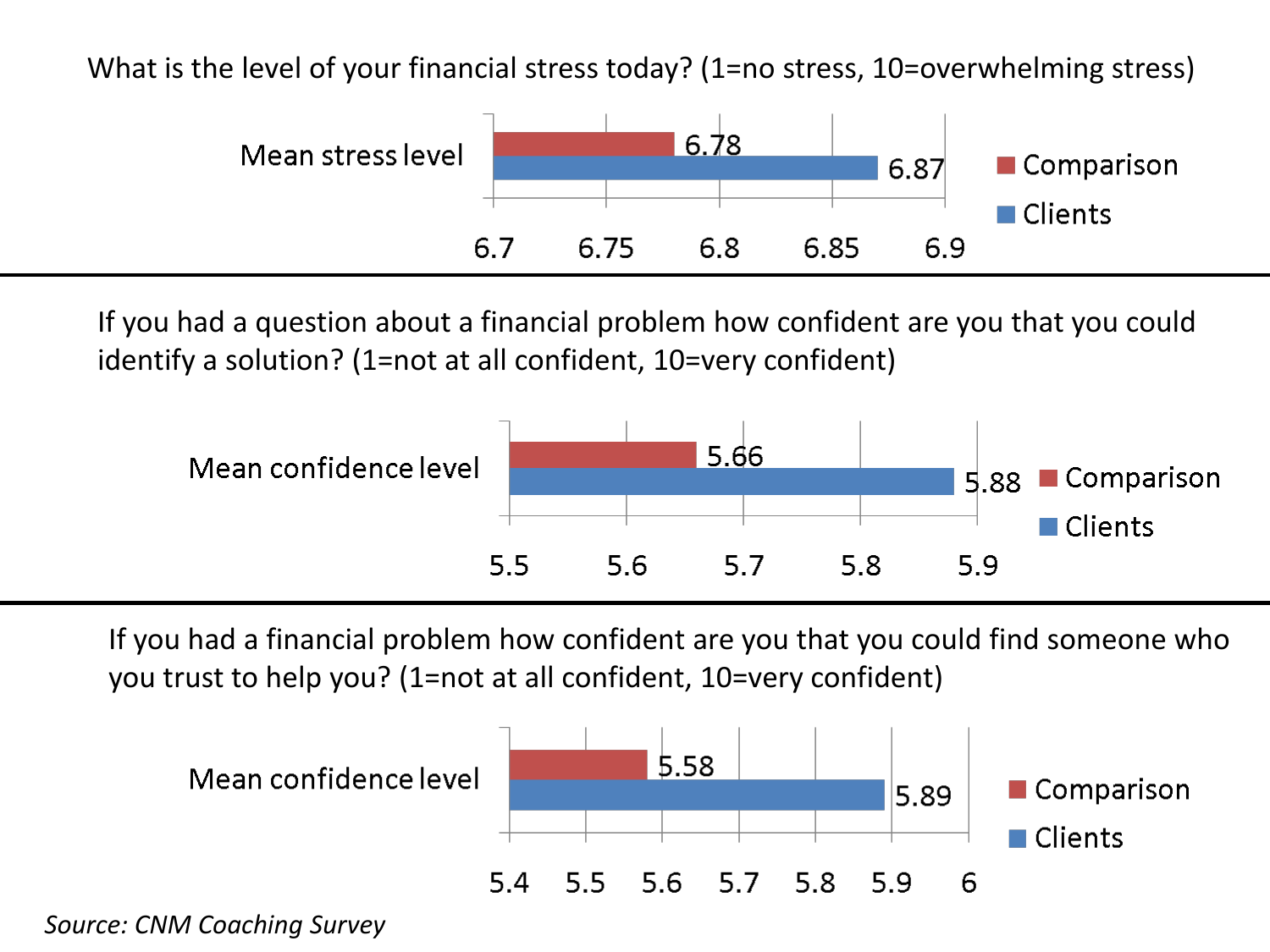# CNM Findings: Overall

- Clients offered coaching had more needs
	- Slightly less access/ use of financial services
	- And connected to more services
- More financial distress
	- But also ability to address issues
- Given hardships of targeted clients, positive effects relative to comparison group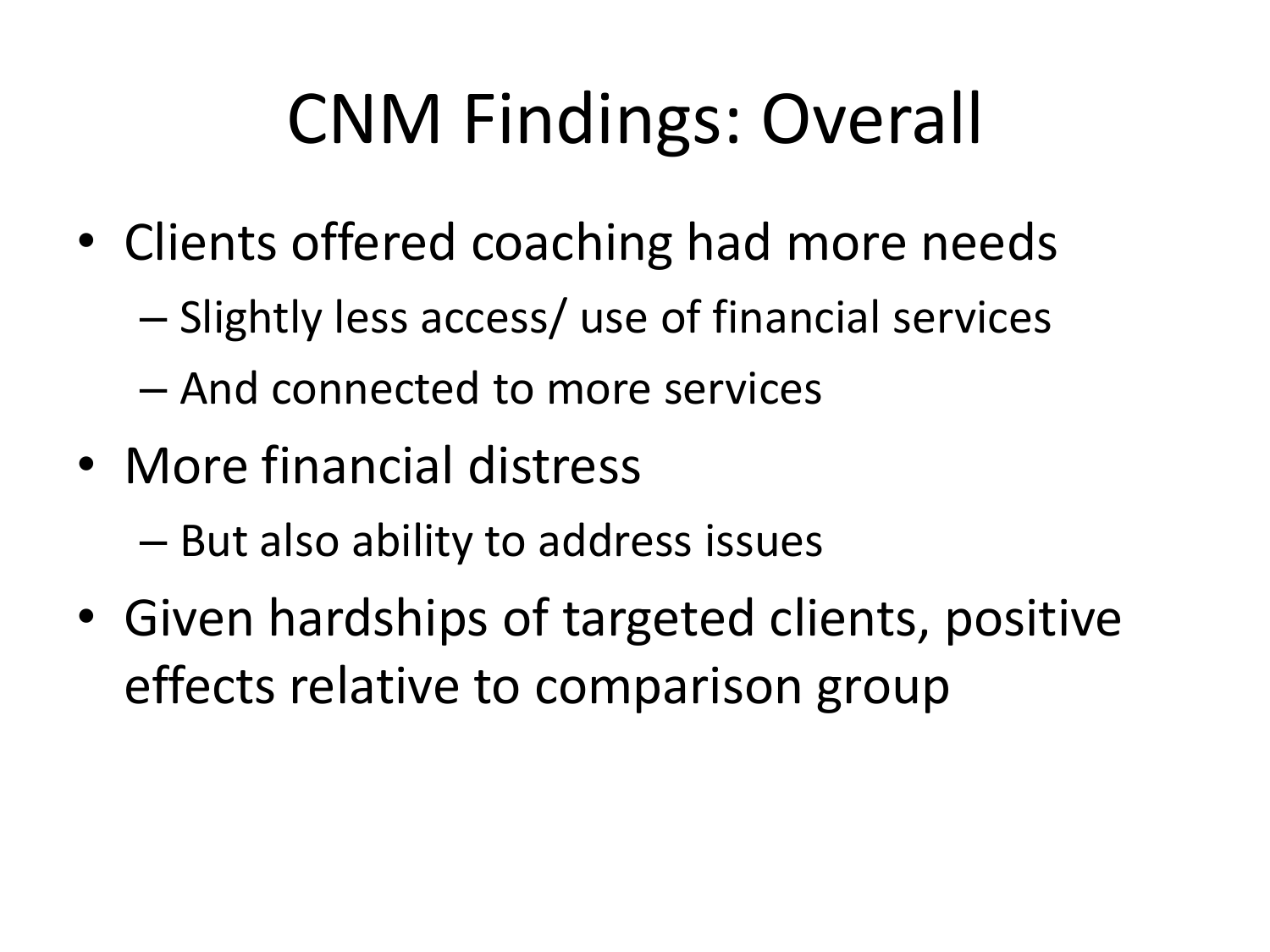## CWF Data from 3 Sites Collected by Abt Associates $1$  2008

- • $n=168$ 
	- Bon Secours of Maryland Foundation 55
	- Central New Mexico Community College 59
	- St. Louis MET Center 54
- 83 self-report that they met with a coach at least once in the past year
- 85 self-report never met with a coach



<sup>1</sup> Burnett, K, St. George, A. et al. Pathways to Success an Interim Analysis of Services and Outcomes in Three Programs, prepared by Abt Associates Inc. for the Annie E. Casey Foundation, Baltimore, MD, December 2008.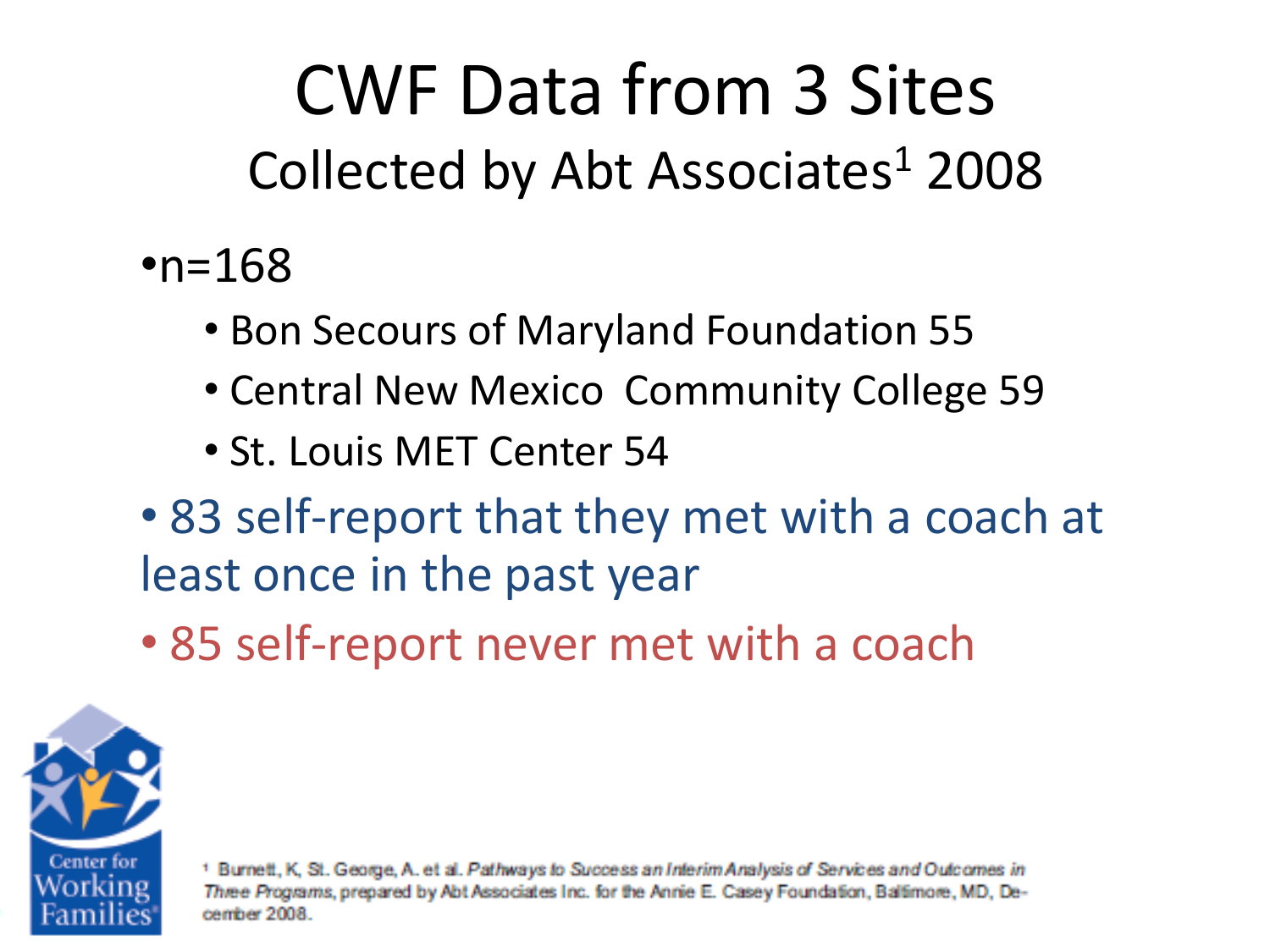### **More Likely to Save**

Thinking about the last year, which statement best describes your typical savings behavior?



*Source: Abt Associates CWF Survey*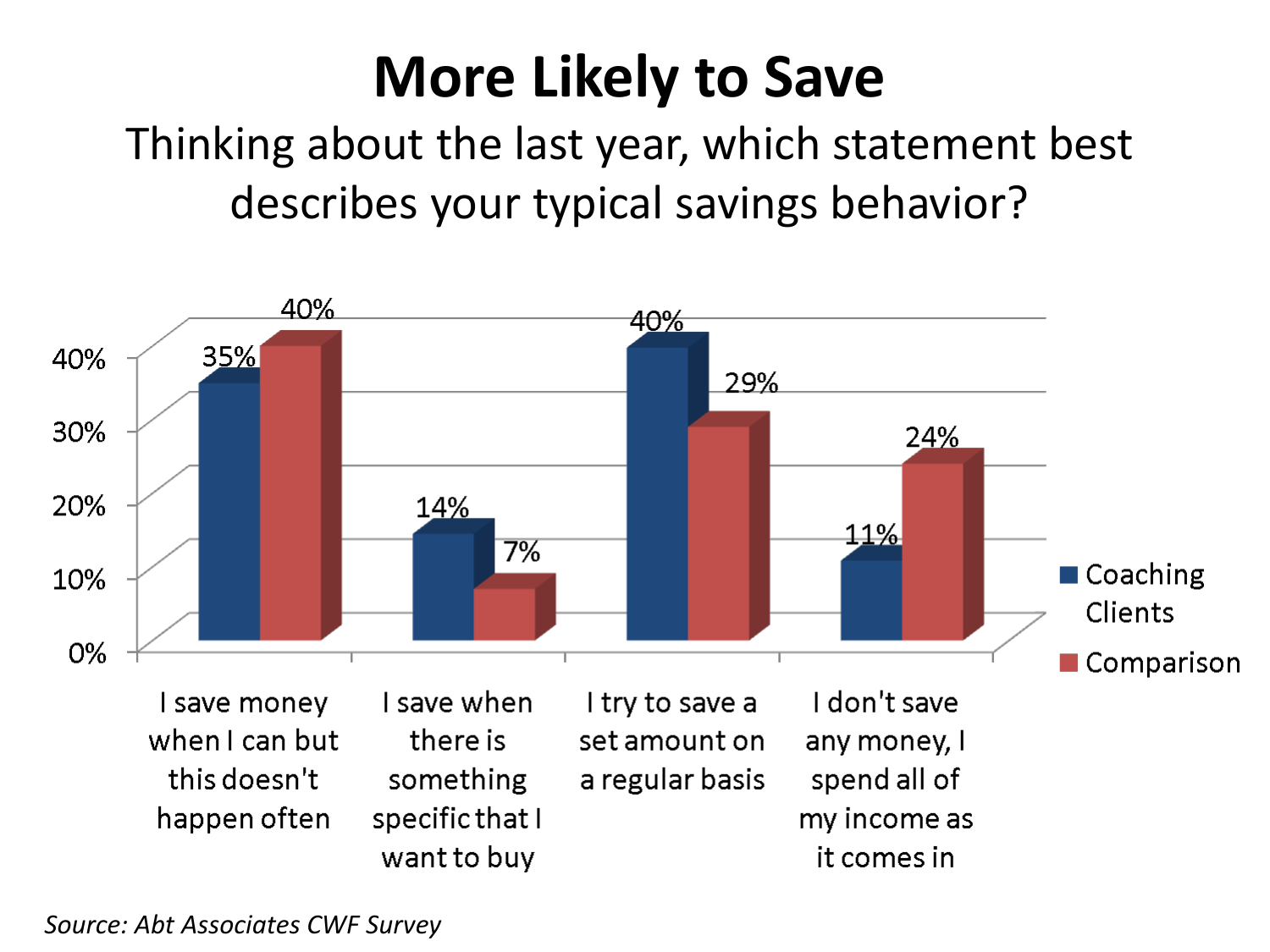### **More Frequent Positive Behaviors**

Thinking about the past year, rate your Financial Behavior on a scale of 1 to 5 (1=Never, 5=Always)

■ Coaching Clients ■ Comparison



*Source: Abt Associates CWF Survey*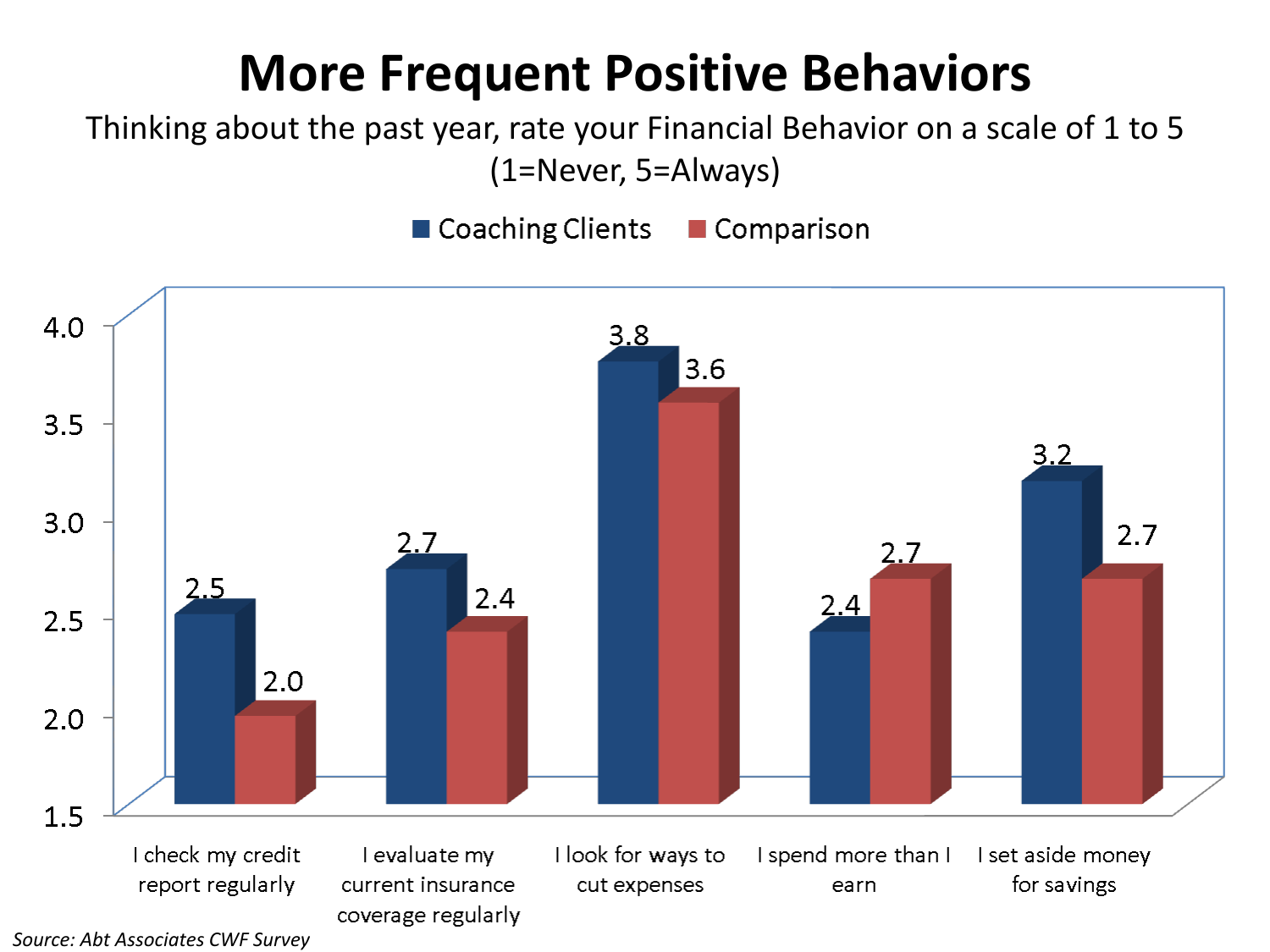#### **Greater Financial Security? Managing Debt**

Thinking about the last year, which statement best describes your ability to pay any outstanding debt(s) you owe (e.g., for medical bills, credit cards, other loans)?



*Source: Abt Associates CWF Survey*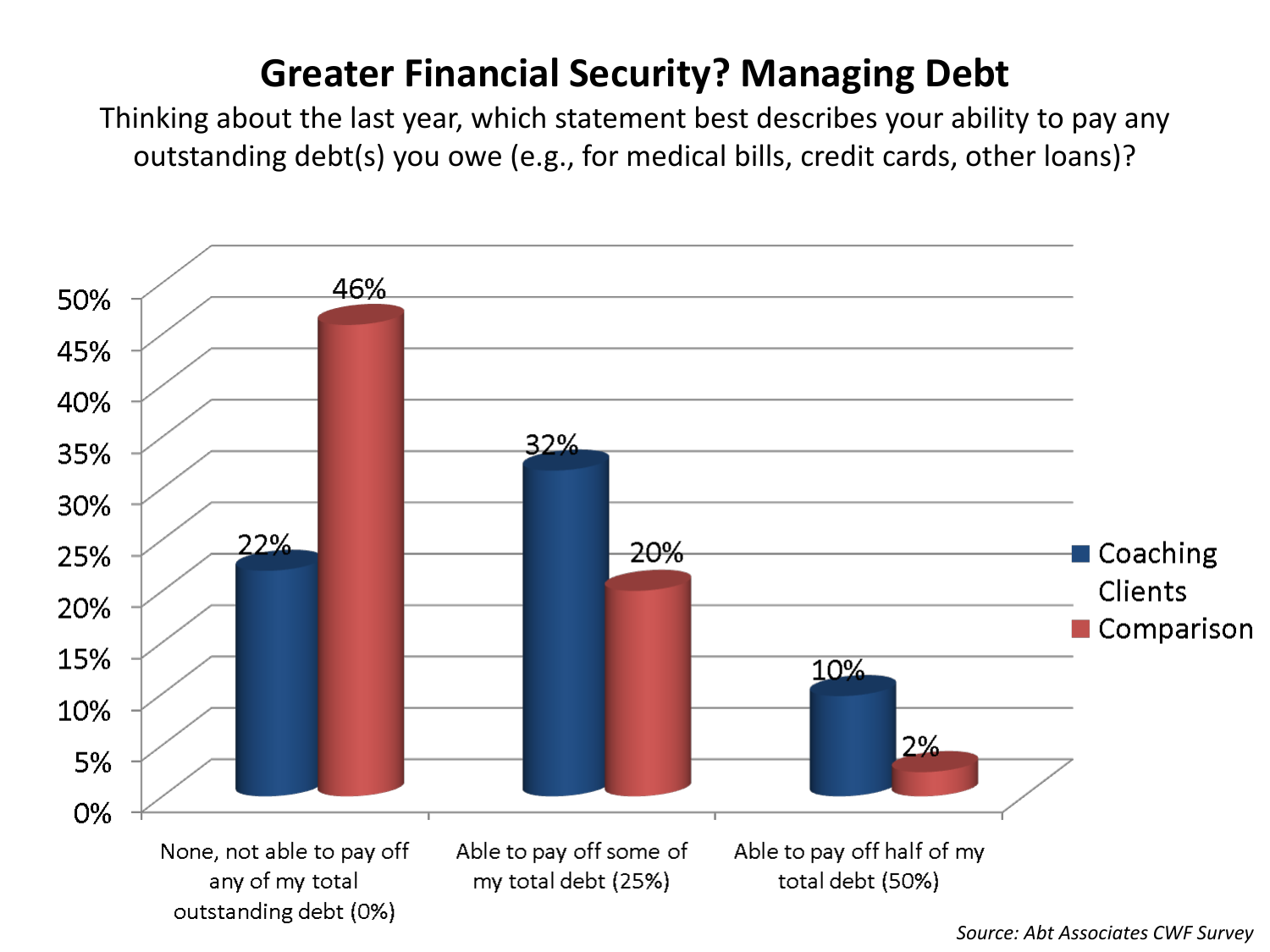### **Greater Financial Security?**

Financial Management and Access to Benefits



■ Coaching Clients  $\blacksquare$  Comparison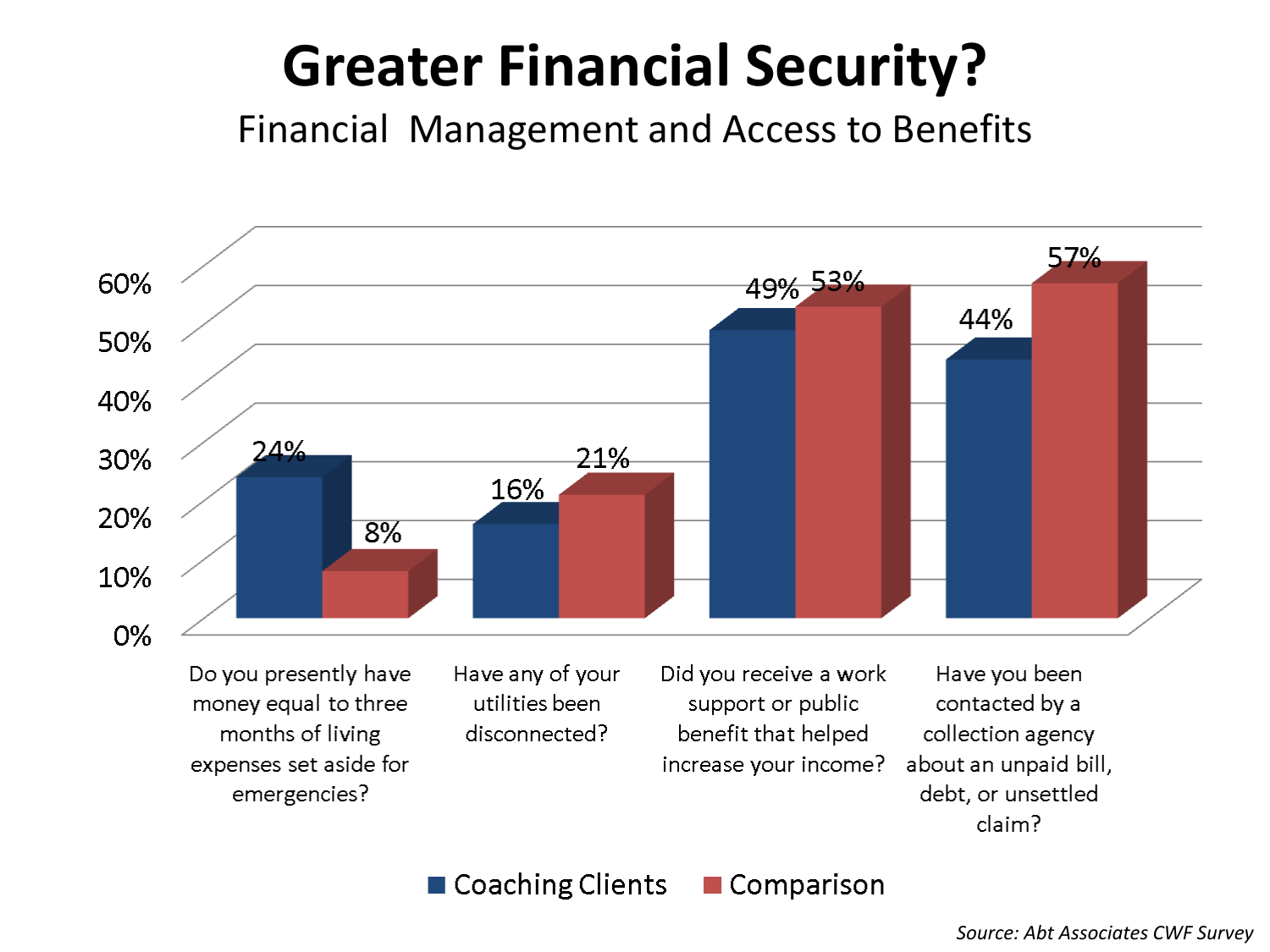### Comparison with Abt Survey: Lack of Awareness Most Common Reason

#### **CNM**

- Didn't know that I could work with a coach.
- $\blacksquare$  I prefer to get help from my family and friends
- $\blacksquare$  No problems to discuss
- $\blacksquare$  Other
- $\blacksquare$  Too busy



#### Abt

- Didn't know that I could work with a coach
- $\blacksquare$  I Prefer to get help from my family and friends
- NO financial problems to discuss
- $\blacksquare$  Other



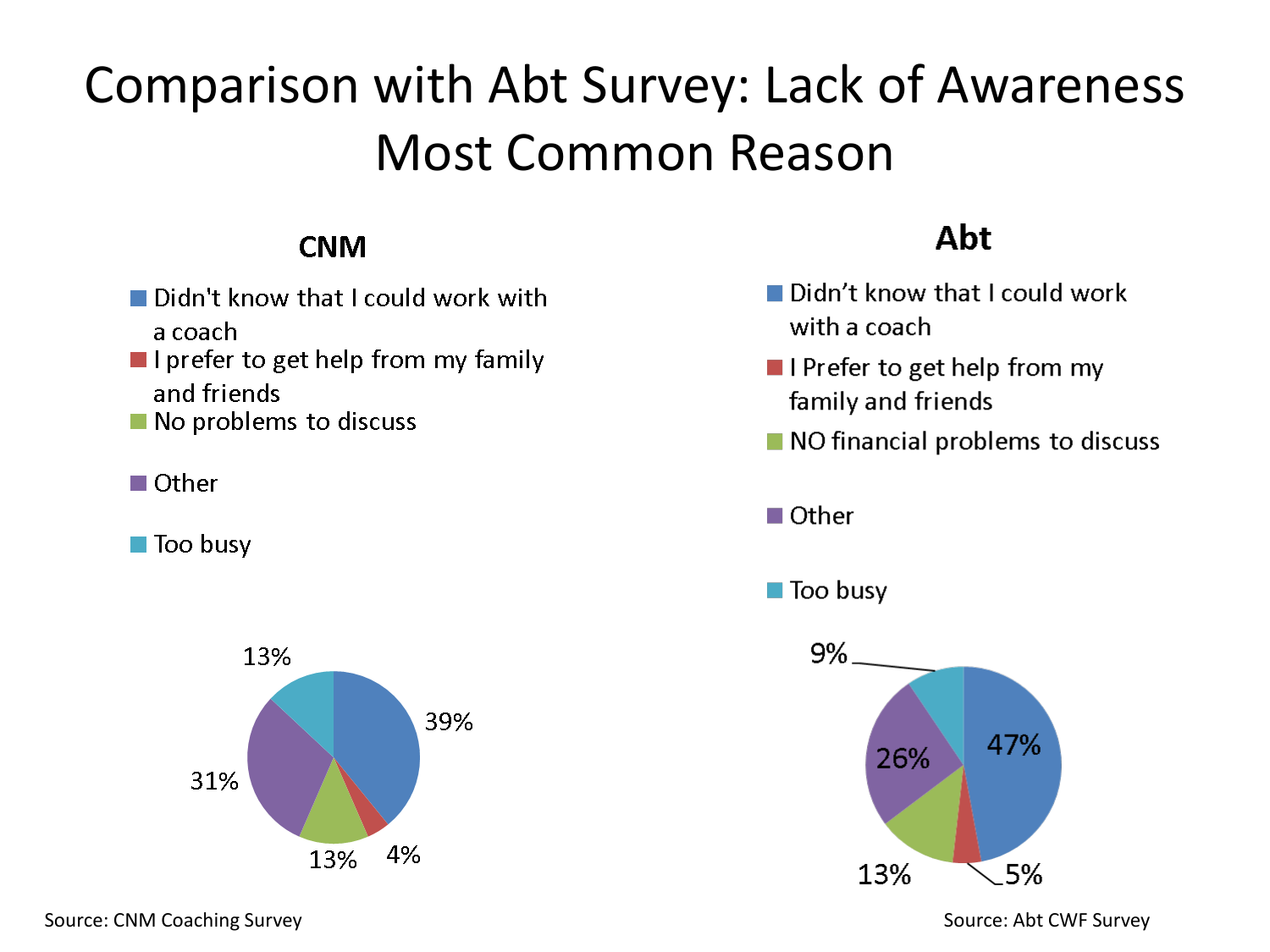### **Strong Satisfaction Ratings**

**IF HAVE MET WITH COACH:** How satisfied are you with how well you and your financial coach work together to solve your financial problems? (Check one) (n=81)

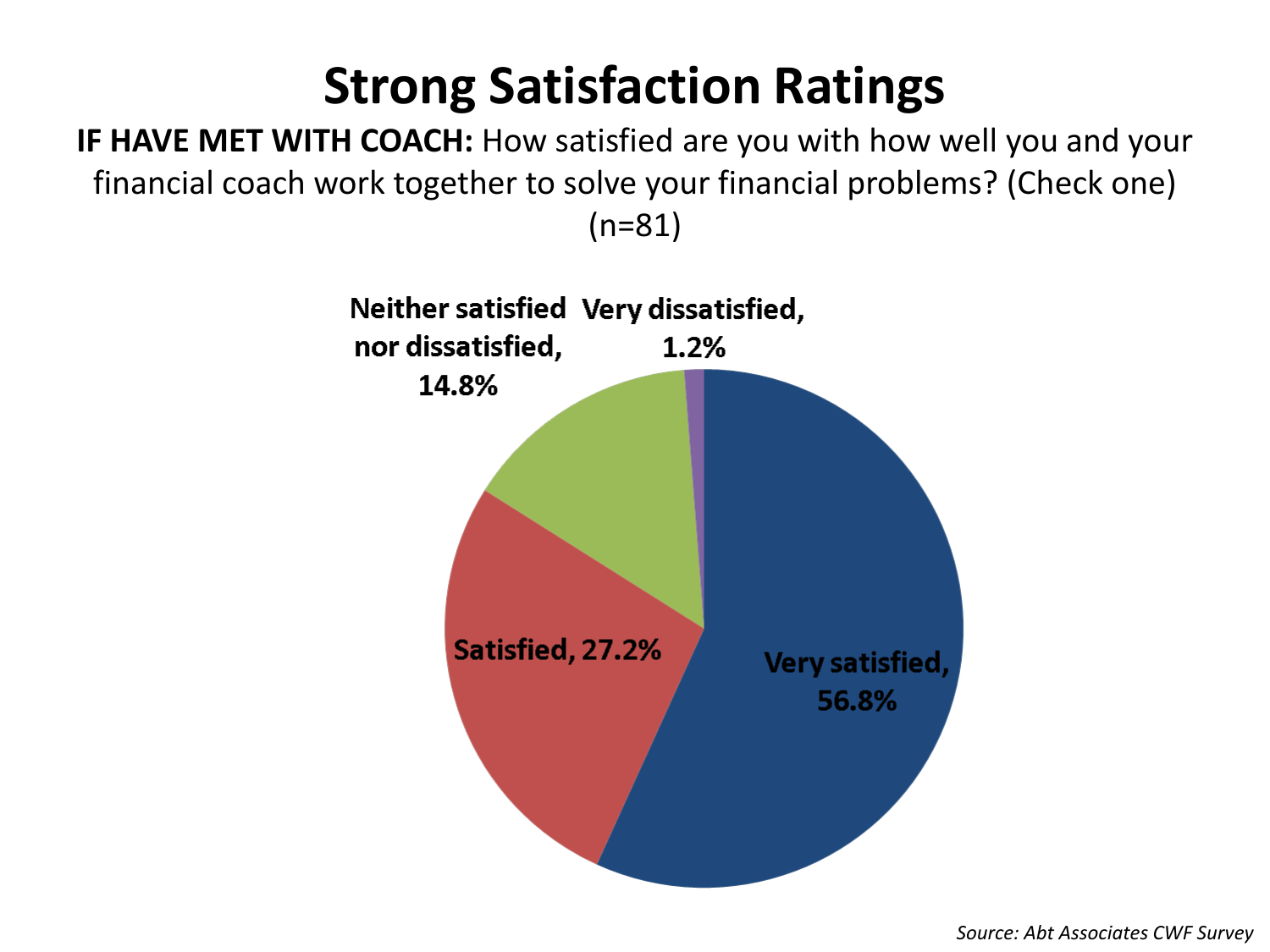# CWF Data Findings

- All Self Reported
	- likely positive selection
- But several indicators show stronger financial behavior for coaching clients
	- Basic financial management issues & behaviors
		- Bill payment and other issues
	- Also positive perceptions of services
- Not all clients interested
	- No problems or prefer not to use outsider
	- But most are: main issue is awareness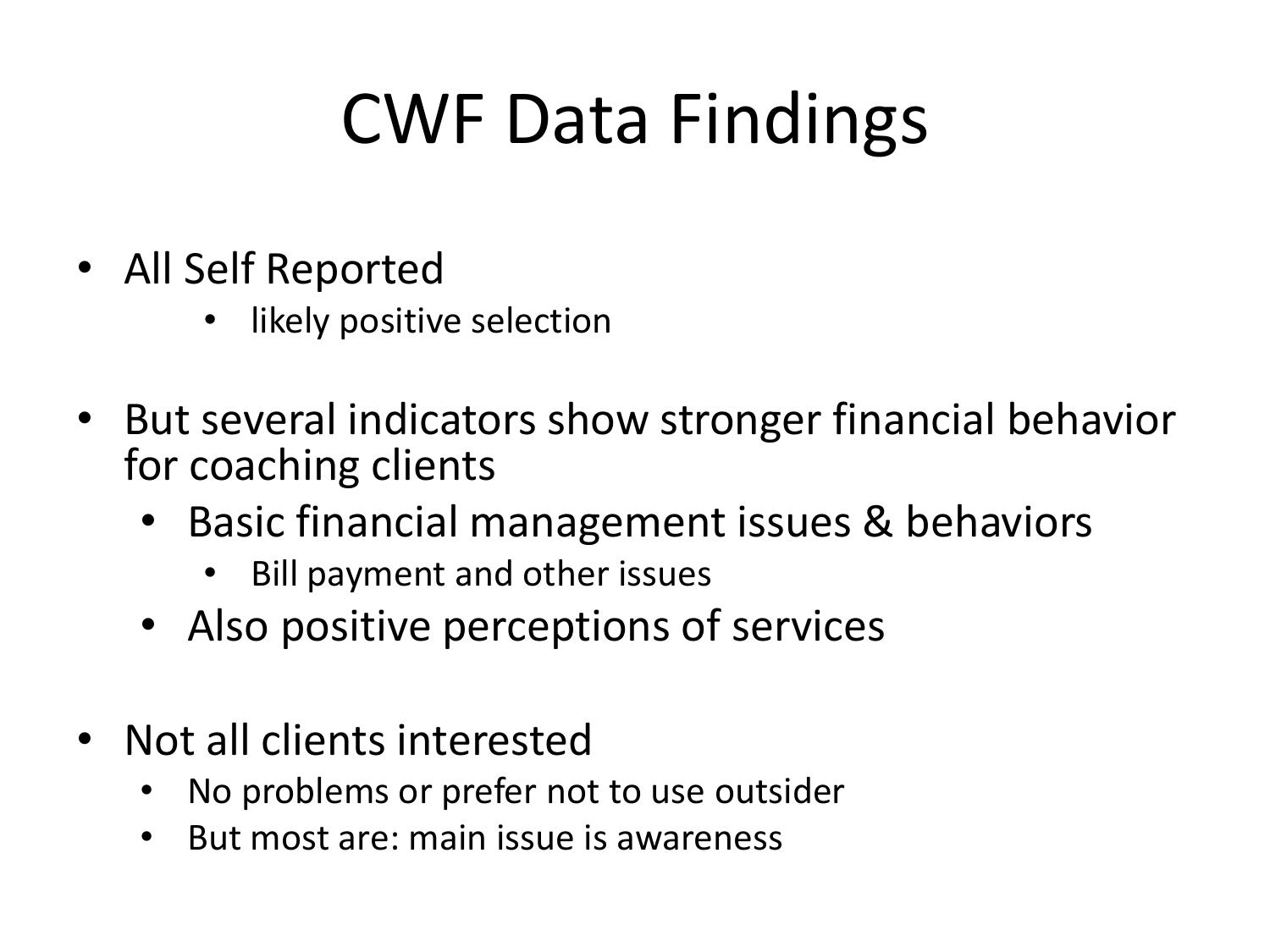# Measuring Impacts?

- Coaching has intrinsic bias of most motivated clients – hard to separate service from choice to participate
	- Focus more on mechanism: self control and executive attention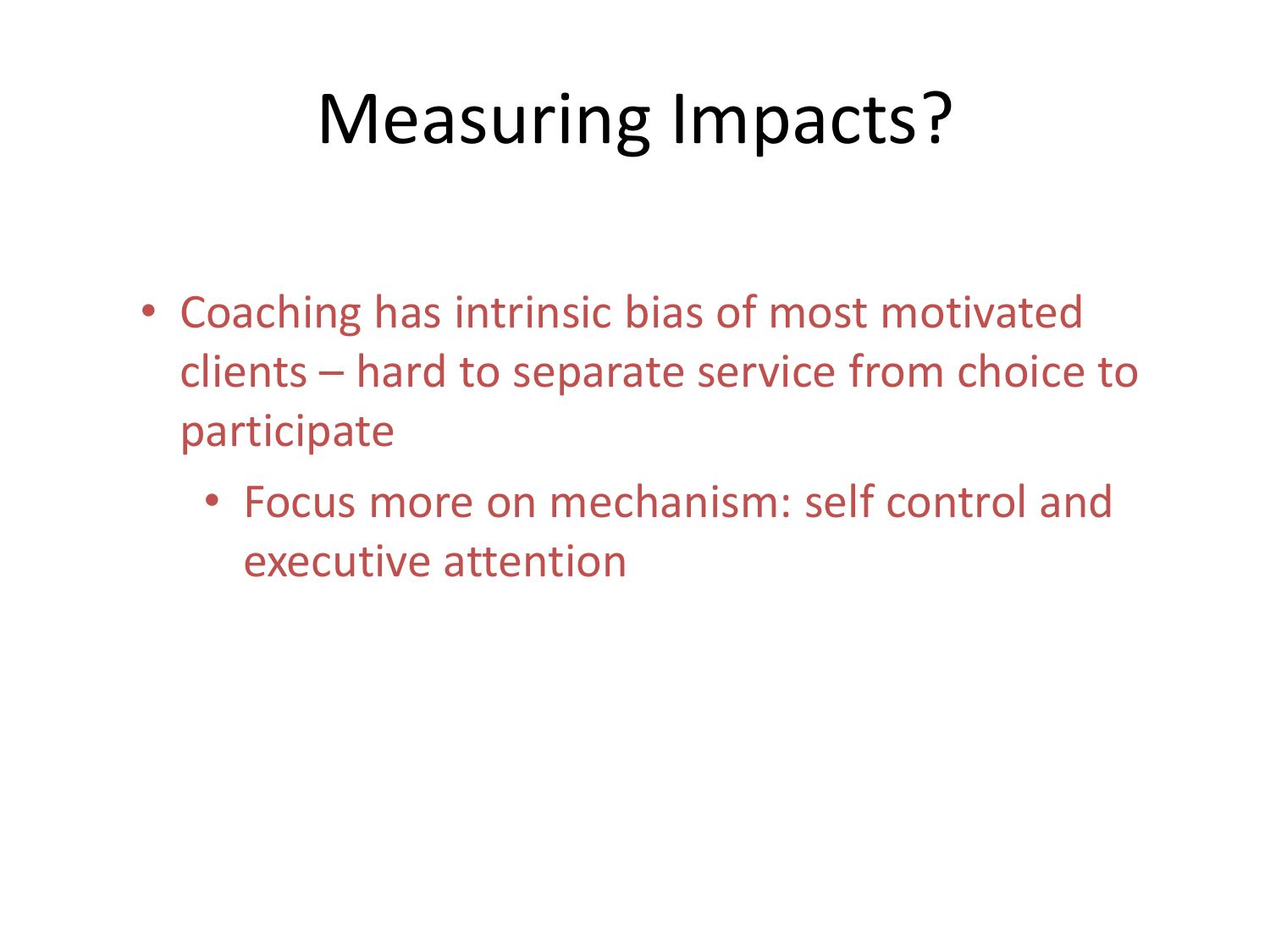# Measuring Outcomes

- Knowledge, attitudes, beliefs, and skills (KABS)
	- Credit, budgeting and products
	- Factual quiz versus self-report
- Goals attainable, measurable & confidence in achievement
- Self-Control *regular* savings or debt repayment behavior
	- Executive attention bill payment
- Products / service usage
	- Self-report + administrative data (account balances, etc)
- Credit behavior
	- FICO score and report

Finding a valid comparison group

- Motivated clients separate service from choice to participate
	- Ideal: Randomize offer